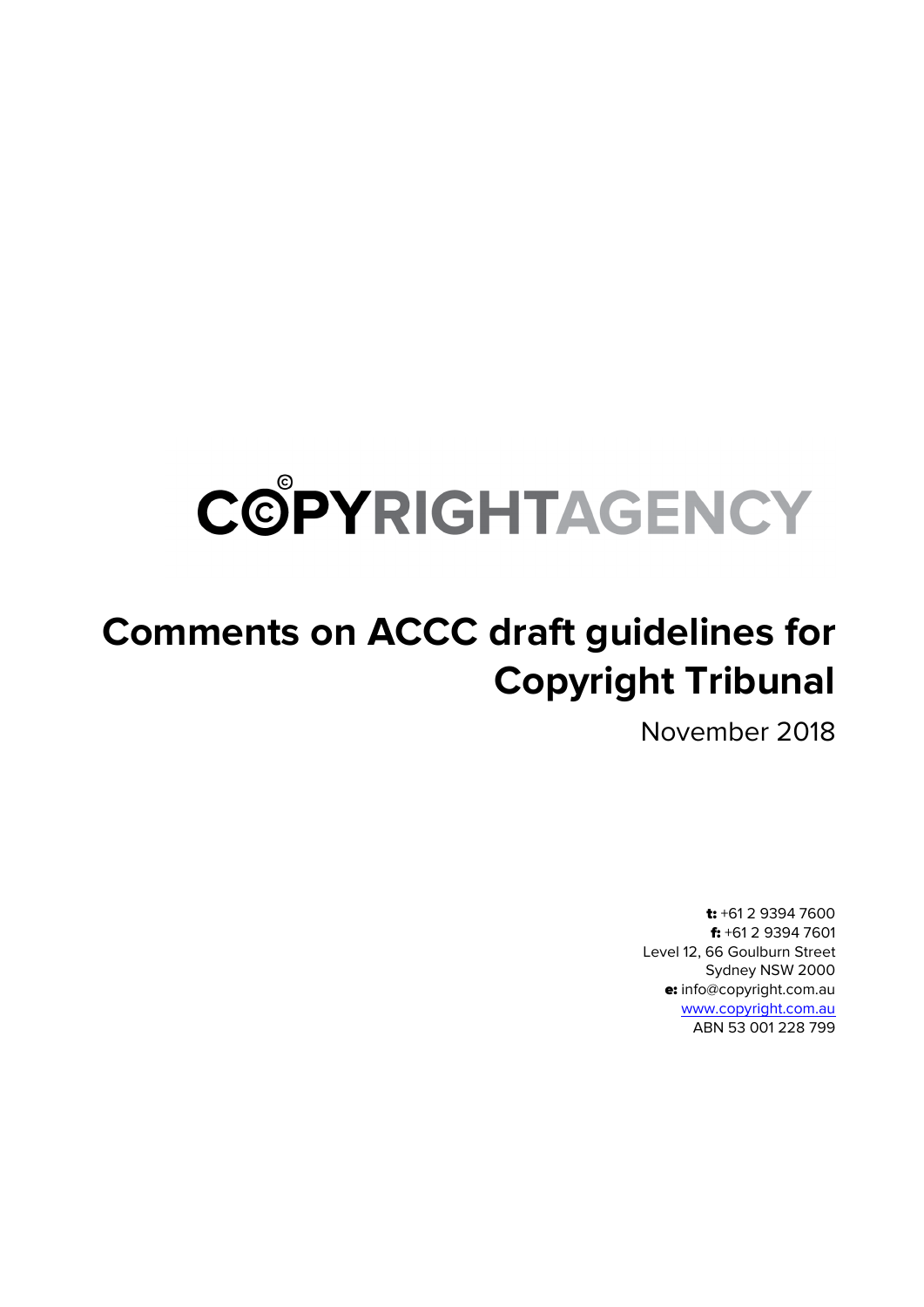### **1 ABOUT COPYRIGHT AGENCY**

Copyright Agency is a not-for-profit copyright management organisation that manages copyright licensing arrangements for writers, artists and publishers. It collects and distributes more than \$100m a year in copyright fees and royalties. It is affiliated with similar organisations in other countries, enabling the licensed use of content from other countries in Australia, and revenue to Australian creators from the use of their content in other countries.

Copyright Agency is appointed ('declared') by the Minister for Communications and the Arts to manage the statutory licence for education in relation to reproduction and communication of text, images and print music. It is appointed (declared) by the Copyright Tribunal to manage the statutory licence for governments in relation to reproduction of text, images and print music. It is also authorised by its members to receive notifications regarding communications of works by governments under section 183(4) of the Copyright Act. Copyright Agency is also appointed by the Minister for Communications and the Arts to manage the artists' resale royalty scheme.

In addition to its role as a declared collecting society for statutory licence schemes, Copyright Agency is authorised by its members, as their non-exclusive agent, to include their content in voluntary licences offered by Copyright Agency. Most of these licences are blanket (whole of repertoire) licences, but some are pay-per-use for particular works.

Licensees can, and do, get licences directly from Copyright Agency's members for activities covered by the statutory and voluntary licences managed by Copyright Agency.

#### **2 PURPOSE OF GUIDELINES**

We understand that the Guidelines are intended to set out the ACCC's views on matters that are relevant to pricing determinations by the Copyright Tribunal regarding voluntary licences, as an input into the Tribunal's considerations. The Tribunal may have regard to the guidelines in cases where the ACCC is not a party.

#### **3 CURRENT PROCEEDINGS**

Copyright Agency is currently involved in a number of proceedings in the Tribunal. They relate to:

- 1. licences with three media monitoring organisations (voluntary licences);
- 2. equitable remuneration and reporting on usage by the New South Wales government under the statutory licence for governments; and
- 3. equitable remuneration and reporting on usage by universities under the statutory licence for education.

#### **4 SOME COMMENTS ON THE DRAFT GUIDELINES**

In addition to the market power concerns in the draft guidelines, the contribution of licence fees to the production of creative material is also an important consideration. Indeed, in the digital age, the revenue streams from copyright licences are a growing contributor to the overall return from producing creative works.

This point is made in the NERA Economic Consulting response to the ACCC's draft 2006 guidelines:

We very much agree that the **socially optimal level of production is the correct reference point in economic terms** from which to consider the pricing of copyright material. We also agree that the fact that the additional cost of producing an extra unit ('the marginal cost') of copyright material is often near zero lies at the heart of the problem of determining prices for such material that will encourage the socially optimal level of production. The near zero price that a 'text book' economic